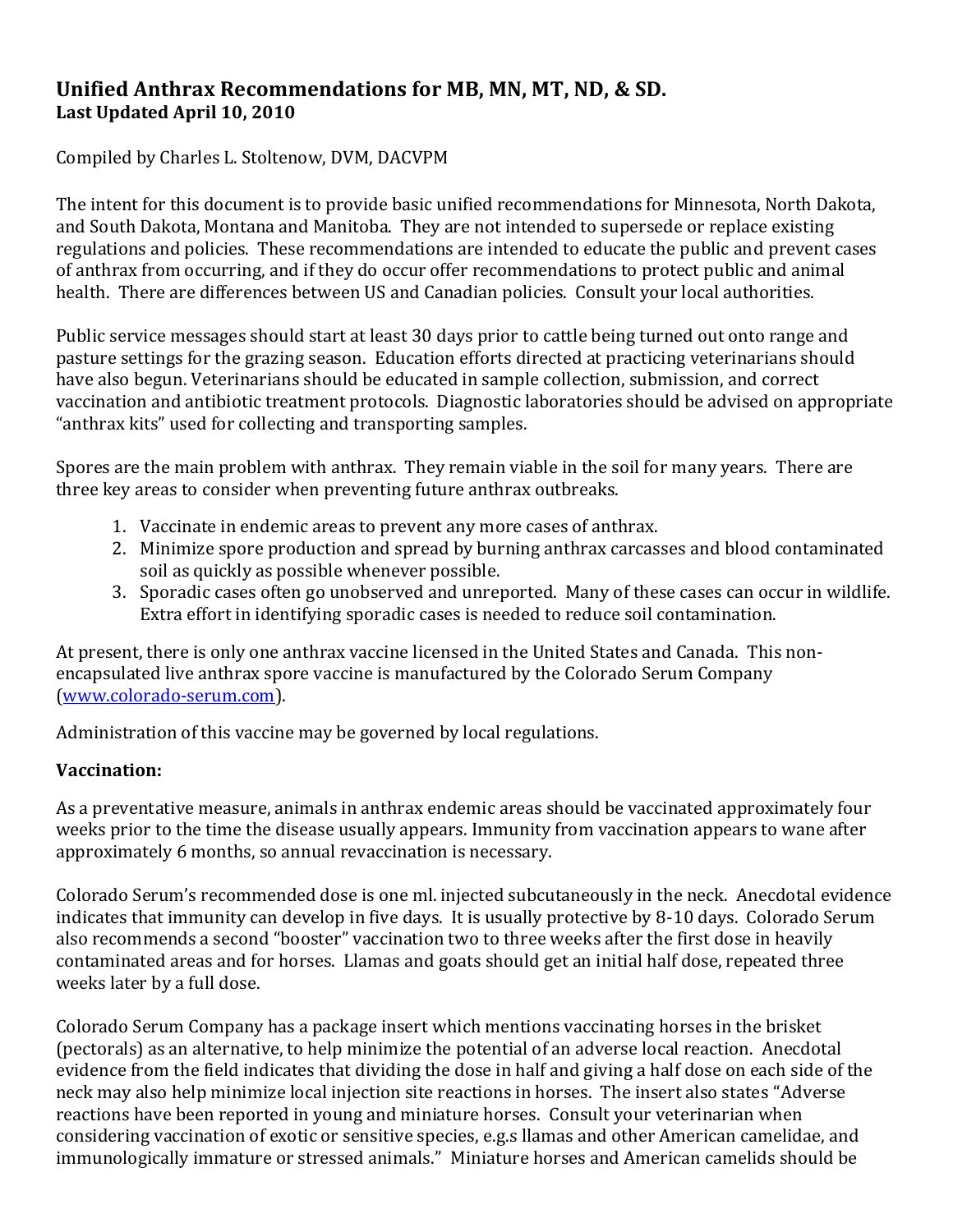considered as "vaccinate at your own risk". If the risk of an adverse reaction in an animal is greater than the risk of contracting anthrax, it may be wise to recommend that the animal(s) be confined to an area where they are fed off the ground or on concrete to decrease the probability of ingesting anthrax spores from contaminated soil.

**All** herds with a history of anthrax infection within the past 10 years and those herds within six miles (ten kilometers) of those herds should be vaccinated or revaccinated for the prevention of anthrax for two primary reasons:

- 1. Not all herds or flocks affected with anthrax in the past will have been reported or dealt with properly, so viable anthrax spores may still be present to cause disease.
- 2. Delayed reporting of cases of anthrax allows contamination of insects' mouth parts with anthrax organisms and thereby transport these spores to unvaccinated susceptible animals.

All susceptible animals in these herds should be vaccinated. Susceptible animals include cattle, horses, mules, sheep, goats and pigs. Off-label use of the vaccine should be considered for bison, and farmed elk and deer. Any off-label use of the vaccine must be discussed with your veterinarian.

According to the label, vaccinated animals should not be slaughtered for 42 days after last dose of anthrax vaccine. There is no withdrawal time for milk from vaccinated cows, i.e. their milk is safe to drink

# **(Re)vaccination:**

If anthrax is detected in a herd, the herd should be promptly moved to a new pasture away from the site(s) of the dead animals to prevent additional infections from the primary source in the pasture, and to prevent secondary cases due to animals' curiosity exhibited by nuzzling the dead animals and licking any contaminated blood and fluids.

If animals have been previously vaccinated, revaccination options should be discussed with your veterinarian. If animals are unvaccinated, all susceptible animals must be vaccinated. A booster dose in two to three weeks is highly recommended.

During severe outbreak conditions in addition to vaccination, exposed susceptible animals may be treated first with antibiotics, and then vaccinated. This will help to stop any incubating infections. The decision to use antibiotics in conjunction with vaccination must be made in consultation with the owner, their veterinary practitioner and regulatory authorities.

Adjacent herds within six miles (ten km) of a prior case of anthrax should be strongly encouraged to vaccinate, especially in years with wet spring weather and/or flooding. This recommendation is based on the likelihood that the soil type, topography and other associated ecological factors may be similar and therefore conducive to the propagation of anthrax. Anthrax can skip neighbouring herds and spread to other more distant areas via sporadic unseen wildlife cases, portions of infected carcasses spread by scavengers, but especially on the mouthparts of biting flies.

# **Suspect cases:**

Any unexplained deaths of susceptible domestic and wild animals should be investigated promptly by an authorized veterinarian. Anthrax is a public health risk to people. If possible, do not move a carcass. Measures should be taken to prevent opening of the carcass (do not overlook scavengers). Anthrax is facultative anaerobe that will grow under both anaerobic and aerobic conditions, but will form spores when outside the carcass in the presence of oxygen.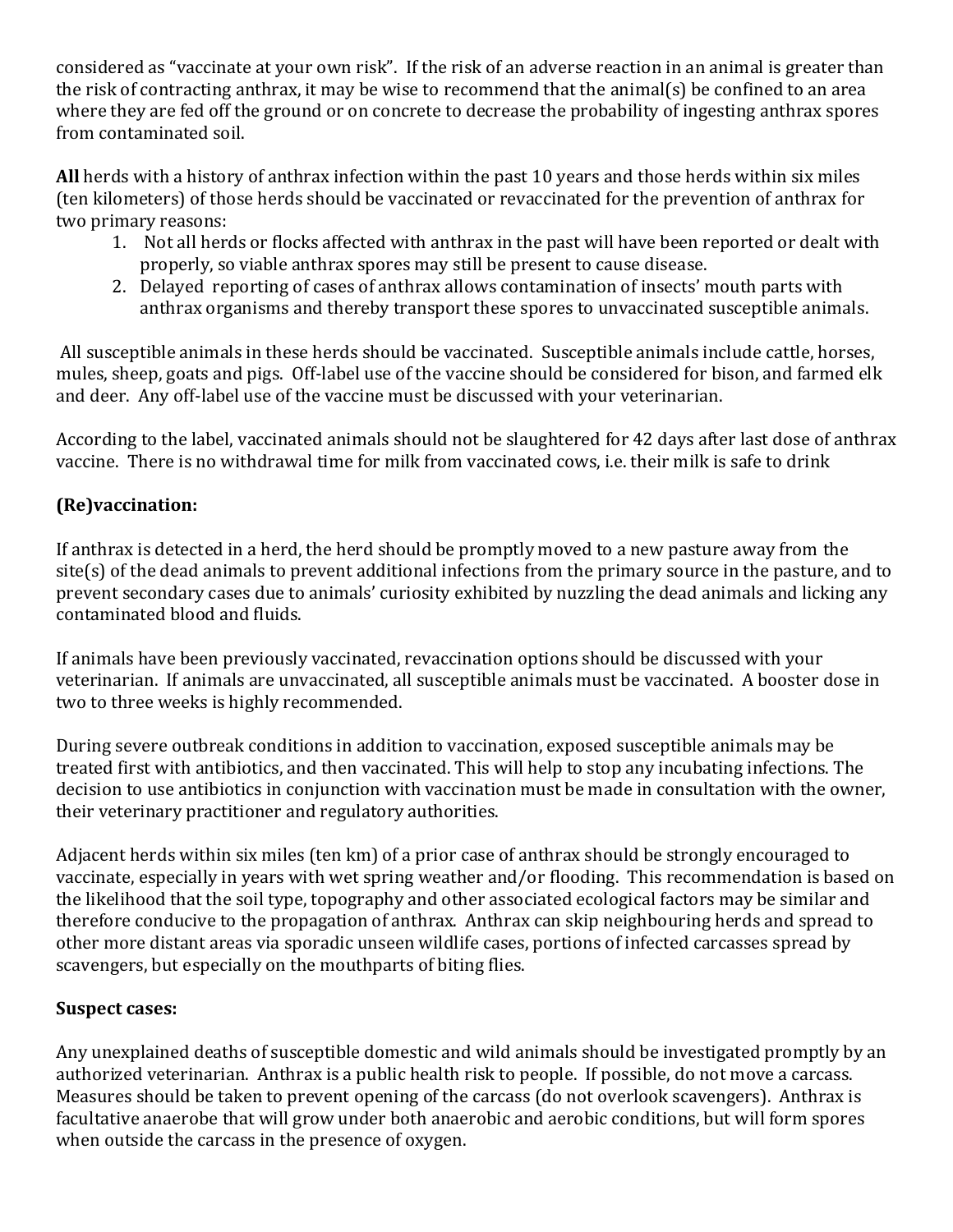Suspected cases of anthrax must be reported to your local veterinarian. In Canada, anthrax is a reportable disease under the Health of Animal Regulations, and all cases must be reported to the Canadian Food Inspection Agency (CFIA). The risk of a person contracting anthrax from an animal or animal carcass is low. Veterinarians have the highest risk of contracting the disease because of their contact with carcasses, especially if performing a necropsy. Any blood should be washed off using soap and water.

### **Samples to be taken:**

Contact your local veterinary diagnostic laboratory for assistance when submitting samples.

The preferred biological sample for anthrax is a blood sample. Any samples should only be collected by a veterinarian. If whole blood is not available there are a few other samples that can be taken. They include a blood soaked cotton swab or umbilical tape taken from blood-tinged fluids exuding from the anus, vulva, nostrils or mouth, and placed in a sterile, sealed tube or plastic bag; or exudate-contaminated soil placed in a sterile, sealed tube or plastic leak-proof container; or as a last resort a cotton swab soaked with fluid from the spleen if the animal has been eaten by predators or when a necropsy was performed. . Recent reports indicate that anthrax has been isolated from nasal turbinates of animals dead in excess of three weeks. These samples should only be obtained by a trained individual practicing appropriate biosafety technique.

Submission of solid tissues from organs is strongly discouraged unless no other sample is available Extreme care must be taken when submitting any sample that might potentially contain anthrax.

#### **Quarantine:**

In the US each state has its own rules on quarantine of herds affected by anthrax. In Canada, CFIA determines the rules regarding the length of quarantine of herds affected by anthrax. Please contact your local authorities for quarantine information in your state or province.

Canadian Food Inspection Agency Dr. Lynn Bates, Veterinary Program Officer Western Area Network 613-269 Main Street Winnipeg, Manitoba R3C 1B2 Phone: (204) 983-2203 Fax: (204) 983-8022 [lbates@inspection.gc.ca](mailto:lbates@inspection.gc.ca)

Minnesota Board of Animal Health Linda Glaser, DVM Cattle Program Division 625 North Robert Street, St. Paul, MN 55155 TTY: 1-800-627-3529 or 651-296-2942 FAX: 651-296-7417 [linda.glaser@bah.state.mn.us](mailto:linda.glaser@bah.state.mn.us) [www.bah.state.mn.us](http://www.bah.state.mn.us/)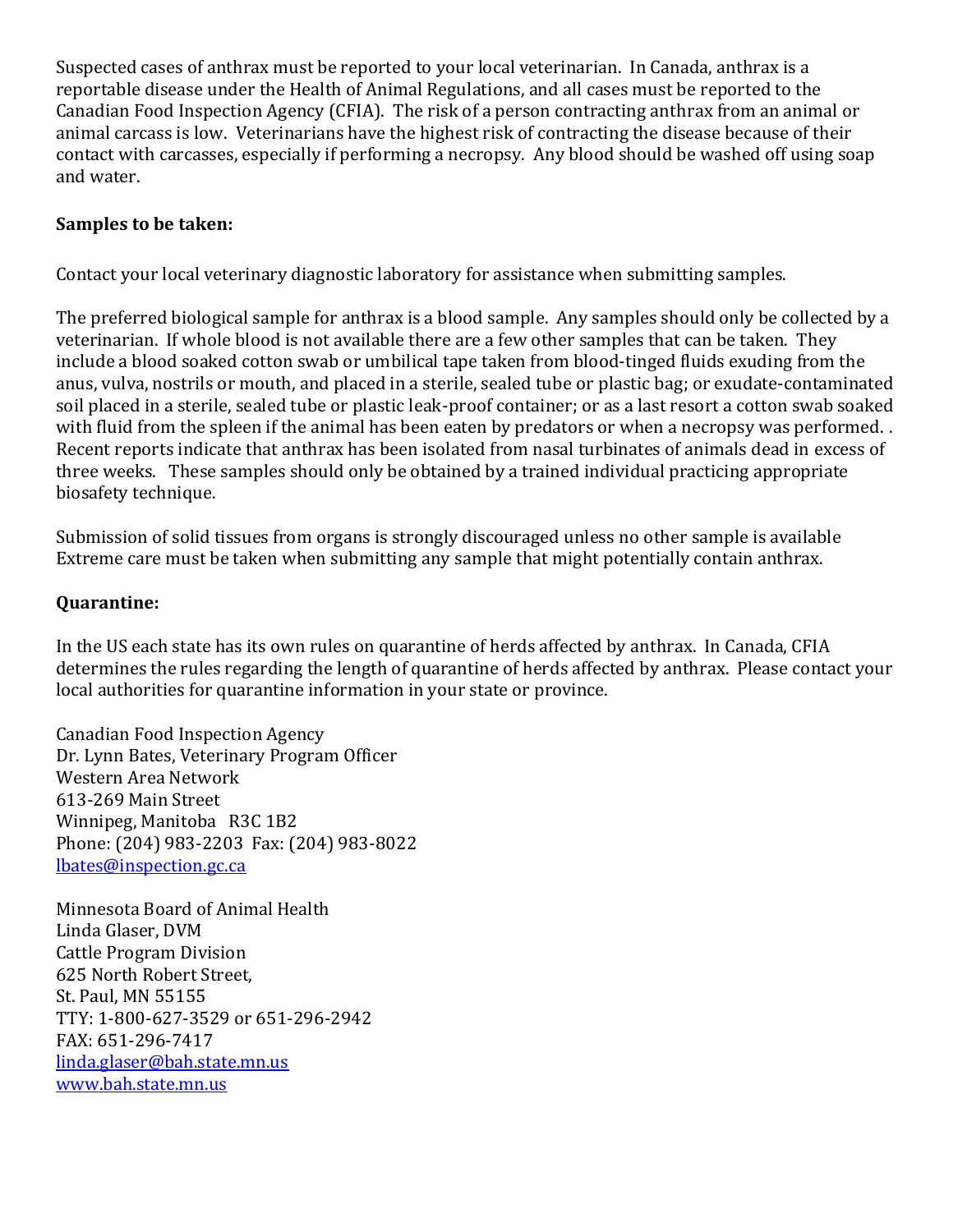Montana Department of Livestock Dr. Martin Zaluski, State Veterinarian 301 N. Roberts Helena, MT 59620 Phone: 406-465-2043 [mzaluski@mt.gov](mailto:mzaluski@mt.gov) [www.liv.mt.gov](http://www.liv.mt.gov/)

North Dakota Board of Animal Health Dr. Susan J. Keller, State Veterinarian North Dakota State Board of Animal Health North Dakota Department of Agriculture 600 E. Boulevard Ave, Dept 602 Bismarck, ND 58505-0020 Office Telephone Number: 701-328-2655 After hours: 701-220-5194 or 701-220-0092 Fax: 701-328-4567 [skeller@nd.gov](mailto:skeller@nd.gov) [www.agdepartment.com/Programs/Livestock/BOAH/BOAH.html](http://www.agdepartment.com/Programs/Livestock/BOAH/BOAH.html)

South Dakota Animal Industry Board Dustin Oedekoven, DVM South Dakota Acting State Veterinarian 411 South Fort Street, Pierre, SD 57501 Phone: 605-773-3321; FAX: 605-773-5459 [dustin.oedekoven@state.sd.us](mailto:dustin.oedekoven@state.sd.us) [www.aib.sd.gov](http://www.aib.sd.gov/)

#### **Carcass disposal:**

The preferred method of disposal is burning. The goal of burning is to destroy as many spores as possible to decrease the likelihood of disease propagation in later years. Carcasses should not be moved. Carcasses should be incinerated very close to their point of discovery; any contaminated soil should be placed on top of the carcass for burning. Directions for burning carcasses can be found at: [www.ag.ndsu.edu/pubs/animhealth.html.](http://www.ag.ndsu.edu/pubs/animhealth.html) Deep burial will not destroy the spores. If there is going to be a delay in burning the carcass it can be sprayed with 5% formaldehyde to discourage scavengers from opening the carcass and thereby increase the risk of spore production.

Deep burial is allowed, but not recommended. If deep burial is the chosen method of disposal, do not cover the carcass with barn lime (calcium carbonate). A recent report in the Canadian Veterinary Journal indicated that excess calcium may actually enhance the survivability of anthrax spores that are buried deeply. If the decision has been made to bury the carcass deeply, a new EPA approved product called Peridox might be considered. Peridox is a hydrogen peroxide foam that will deactivate anthrax spores. At this writing, the use of Peridox is limited to federal on-scene coordinators, the US military, and persons trained and certified competent by the manufacturer, Clean Earth Technologies, [www.cleanearthtech.com/EDS.htm.](http://www.cleanearthtech.com/EDS.htm)